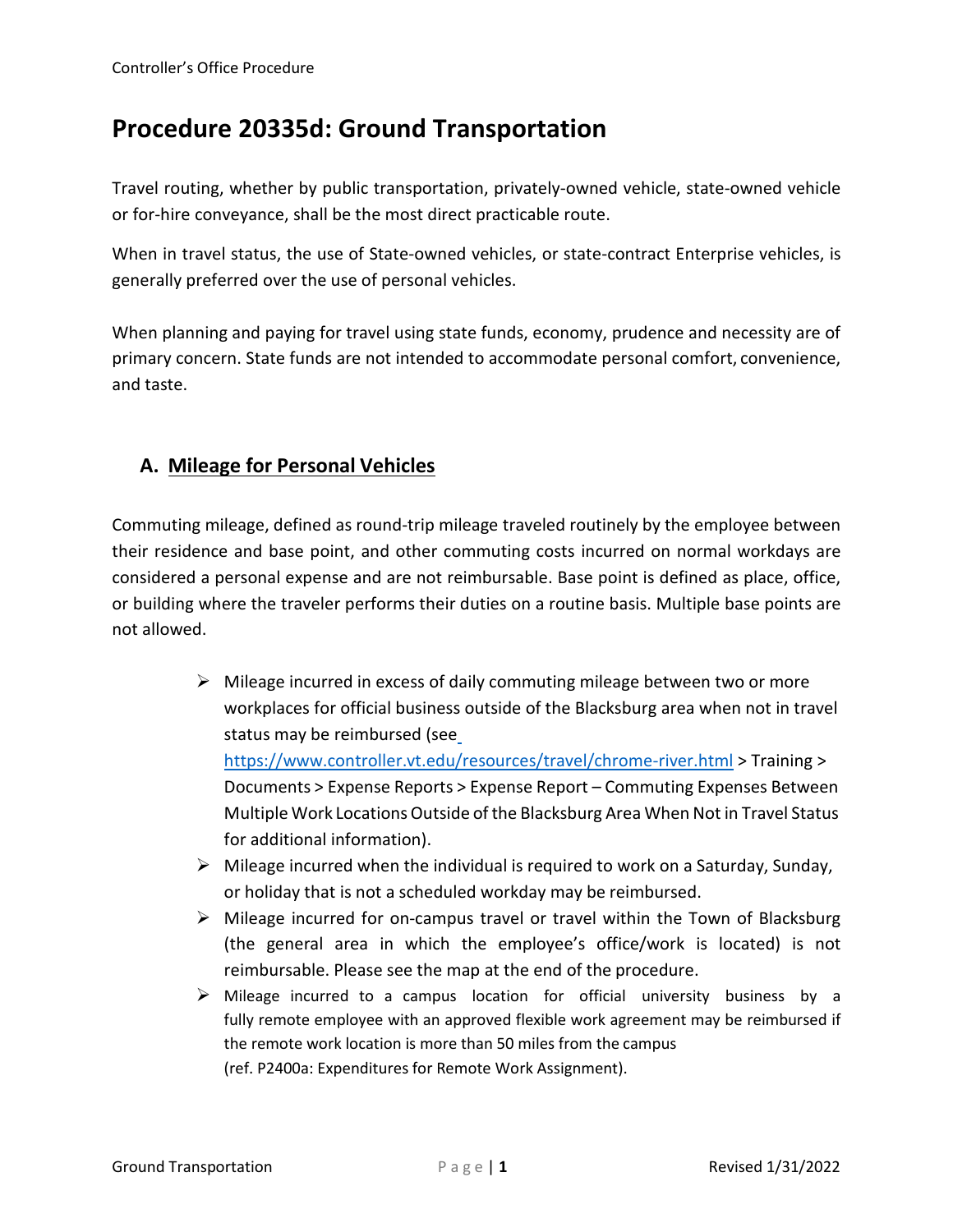Reimbursement for the use of personal vehicles are made at the following rates which are based on the costs of maintaining fleet services vehicles and the most recent business standard mileage rate as established by the Internal Revenue Service: Note: Effective January 1, 2022, the IRS established the standard mileage rate as 58.5 cents per mile for mileage incurred on or after January 1, 2022. Effective February 1, 2022, the University "lesser" rate increased to 48 cents per mile for round trips greater than 200 miles.

| 48 Cents |       | Round trip is 200 miles or more and a Fleet Services, or state contract          |
|----------|-------|----------------------------------------------------------------------------------|
| Per Mile |       | Enterprise, vehicle is available.                                                |
| 58.5     | Cents | Round trip is less than 200 miles and a Fleet Services, or state contract        |
| Per Mile |       | Enterprise, vehicle is available.                                                |
| 58.5     | Cents | Fleet Services, or state contract Enterprise, vehicle is not available*          |
| Per Mile |       |                                                                                  |
| 58.5     | Cents | Round trip is 200 miles or more, a Fleet Services, or state contract Enterprise, |
| Per Mile |       | vehicle is available and there is an economic benefit to the Commonwealth for    |
|          |       | using a personal vehicle. The economic benefit must be well supported with an    |
|          |       | analysis of the personal vehicle versus the state vehicle.**                     |

\*Fleet Services must provide a certification that no vehicle was available if Blacksburg campus is traveler's base point. If a state contract Enterprise vehicle is unavailable in the area of yourtravel, and you are requesting the higher mileage rate for reimbursement, then documentation of that must be presented with your reimbursement request submission.

\*\* Please note when travel plans require a cost benefit analysis (ex. higher mileage rate is requested when round trip is 200 miles or more and fleet service vehicle, or state enterprise car, is available), this must be completed prior to traveling. This must be prepared during planning and attached to your travel reimbursement request for reimbursement. This will help ensure documentation requirements are met and that reimbursements are processed in a timely manner. Examples of factors that can be considered in the cost benefit analysis are:

- Distance to the nearest car rental location and the hours of operation
- Administrative time required to obtain the rental car
- The type of vehicle required and the number of travelers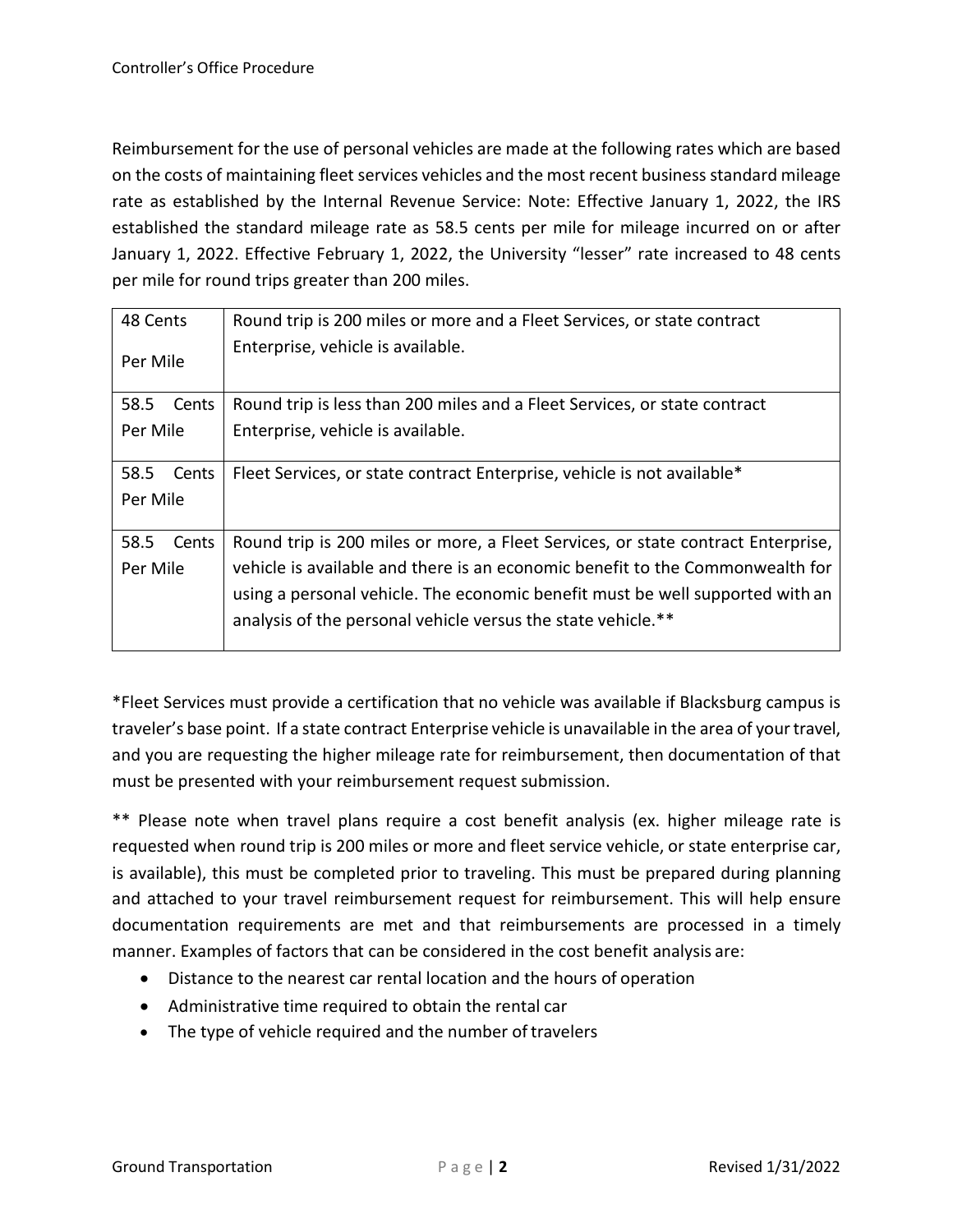When a traveler elects to use a personal vehicle, the traveler is responsible for all expenses should the vehicle either break down or be involved in an accident while on the business trip.

When a trip requires airline transportation and reasonable public transportation is not available, the traveler may be reimbursed at the private-vehicle mileage rate for a maximum of two round trips between the airport and the lesser of the distance between the base point and the employee's residence.

When travel is by personal automobile, the total transportation expenses reimbursed, including meals and lodging, should not exceed the cost of the most economical public transportation fare (air, rail, etc.) available. A cost comparison should be completed at the time travel plans are made.

### **B. Fleet Services Vehicles (Blacksburg Campus)**

Authorized users of Virginia Tech's Fleet Services (FS) must have a valid U.S. Driver's License and be an employee (unless specific departmental approval is obtained for other parties). The FS website [\(https://parking.vt.edu/fleet-services.html\)](https://parking.vt.edu/fleet-services.html) has additional policy details and their online reservation system.

Due to the individual needs of travelers with disabilities, Fleet Services is sometimes unable to provide modified vehicles to meet all requirements. Therefore, any employee (student, faculty, or staff), who due to their disability must use their own personal vehicle for business travel, can be reimbursed at the higher personal mileage reimbursement rate. In order to receive the higher personal mileage reimbursement rate, an employee with a disability seeking to use personal vehicle, must contact University ADA Services at 231-9331 (visit Univ. ADA Services website for more information at [https://oea.vt.edu/ada-accessibility-services.html\)](https://oea.vt.edu/ada-accessibility-services.html). In order to receive the higher mileage rate on travel reimbursements due to these circumstances, please indicate travel accommodation in the description field of the expense on any mileage reimbursement requests. Travel accommodation requests will be verified through University ADA services.

## **C. Rental Cars**

An employee who finds it necessary to rent a car while traveling on official University business may be reimbursed. Normally, car rentals are allowed only when employees are on travel status away from their base station, or it's economically beneficial at their base station. When available, and economically beneficial, the Enterprise state rental contract should be used.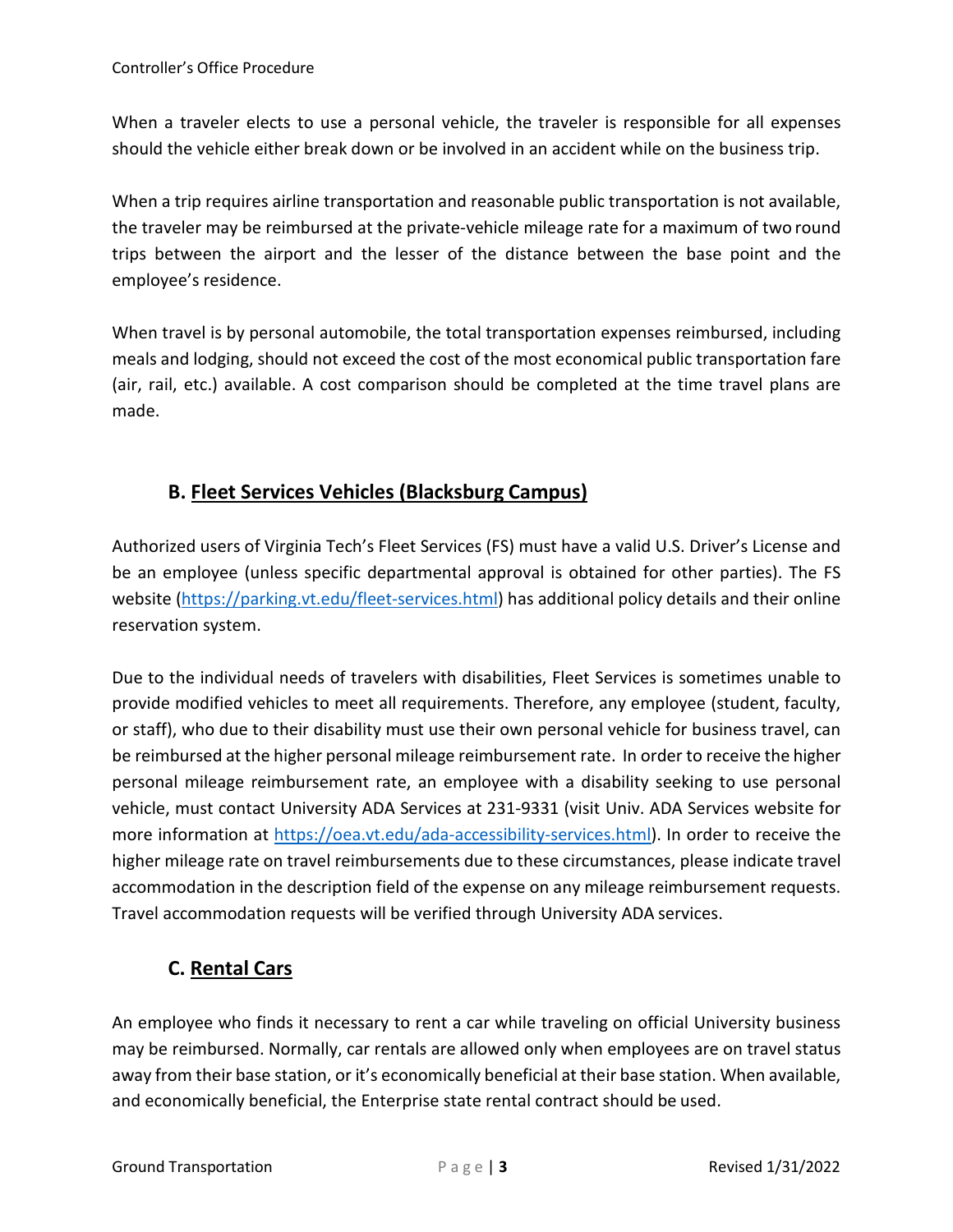The Enterprise state contract is available to all parties traveling on official business of the University. Thus, when economically beneficial, the Enterprise state contract should be used for any university business travel originating in the state of Virginia (excluding Northern Virginia).

The type of car rented (economy, compact, full-size, etc.) and justification for an upgrade should be included in the description field of the travel reimbursement request. Reimbursement will be for actual rental car costs--not at the mileage rate.

It is the traveler's responsibility to refuel a rental car prior to returning it to the agency. Rental agencies charge excessive amounts to refuel a vehicle and travelers will not be reimbursed for amounts paid to rental agencies for this service. The "up-front fuel option charge" where rental companies charge for a full tank of gasoline at a lower rate should also be declined because the traveler, by definition, cannot return a car "empty."

The Controller's Office may grant exceptions to allow employees to rent cars while at their base station for unusual circumstances and where the cost of other forms of transportation are greater. Prior approval is necessary and should be directed to the Travel Supervisor. Prior approval from the Travel Supervisor is not necessary when the Fleet Services statement that no vehicle was available is attached to the expense report, or the vehicle is needed at an off-campus location where Fleet Services is not available on a daily basis.

When car rental fees are claimed, the final detailed receipt (not rental agreement) must be attached to the reimbursement request and a statement explaining the necessity for such rental fees should be listed on the expense report. Rental car companies may offer the ability to obtain a copy of the final detailed receipt. Please visit the rental car company website for additional information.

#### **C.1 Rental Car Insurance**

The option to purchase insurance offered by rental car contractors depends upon several circumstances.

• **University Employee** - If the traveler is a university employee, the traveler should decline the rental car insurance when traveling inside the territorial United States, in Canada, or in Puerto Rico because the university provides a self-insured automobile plan for employees.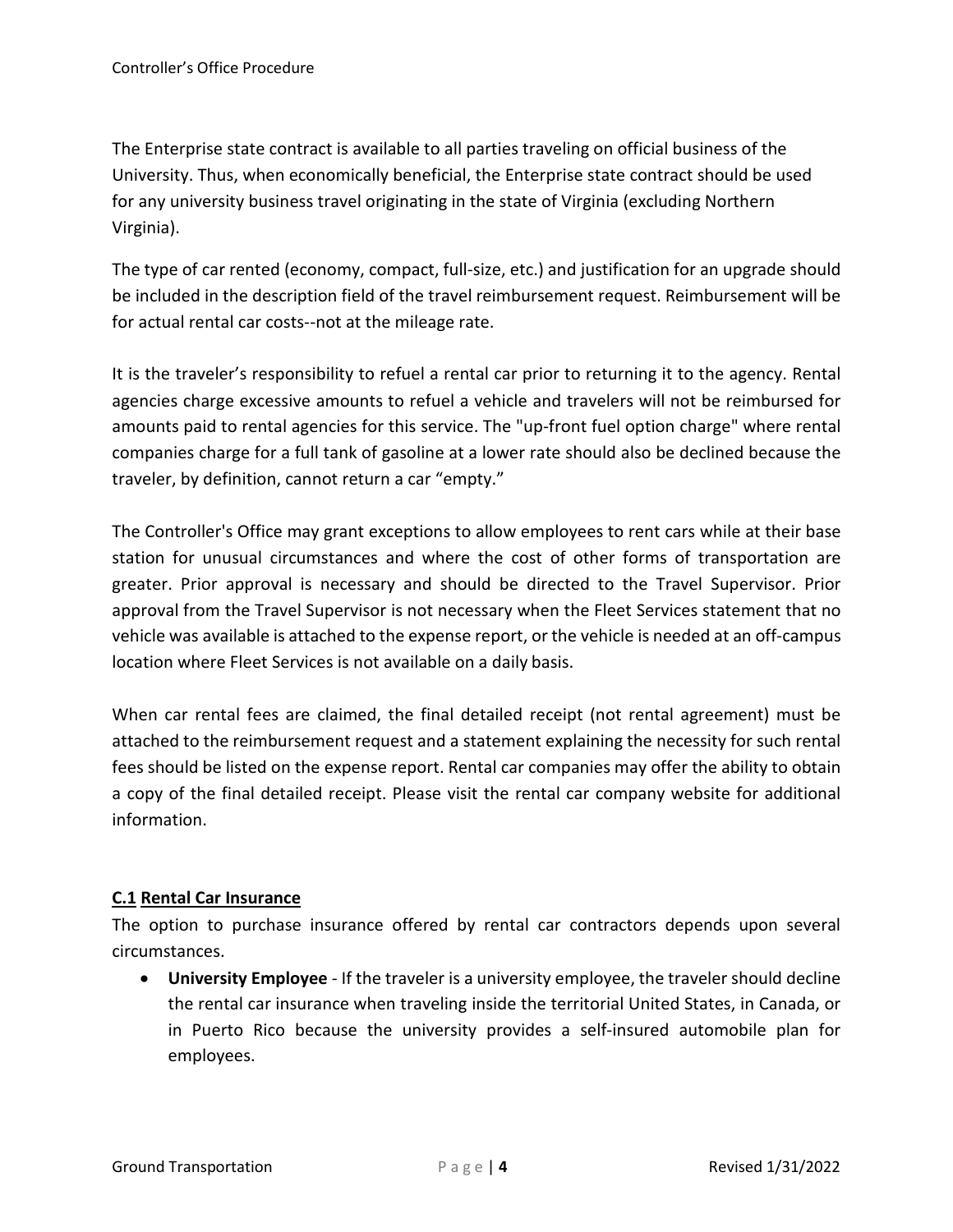- **Non-University Employee**  If the traveler is not a university or state employee, the traveler should accept the Collision Damage Waiver (CDW) insurance and Liability Damage Waiver (LDW) Insurance offered by rental car agencies. The university will reimburse these insurance expenses when the automobile rental expense is a reimbursable business expense for non-employees.
- **Travel Outside the United States**  If the individual is traveling outside the territorial United States, Canada, or Puerto Rico, the individual is required to purchase and will be reimbursed for CDW and LDW insurance.

**Other types of insurance offered such as trip cancellation, personal health, or life insurance are not reimbursable.**

| Allowable                                    | Unallowable                                      |
|----------------------------------------------|--------------------------------------------------|
| Underage driving fee for employees/students  | LDW and CDW for employees/students in US         |
|                                              | Canada/ Puerto Rico unless related to off road   |
|                                              | rental vehicles for field work or research       |
| Additional Driver Fee for employees/students | PAI (Personal Accident Insurance) or any         |
|                                              | personal insurance                               |
| LDW and CDW for non-employees                | <b>GPS</b>                                       |
| LDW and CDW for employees travelling         | Purchase<br>Options/Services<br>Fuel<br>(Upfront |
| outside of US/Canada/Puerto Rico             | charge and return charge)                        |
| Upgrade Fee with justification               | <b>Frequent Flyer Surcharges</b>                 |
| <b>Taxes</b>                                 | Fees associated with family/friends (car seat,   |
|                                              | additional driver fee)                           |
| One way rental with justification            | Toll pass if no state required electronic        |
|                                              | payment.                                         |
| LDW and CDW for employees/students for off   | Roadside Assistance                              |
| road rental vehicles for field work and      |                                                  |
| research. Cleaning fees of the vehicle when  |                                                  |
| off road use was required.                   |                                                  |

#### **C.2 Rental Car Allowable/Unallowable Expenses:**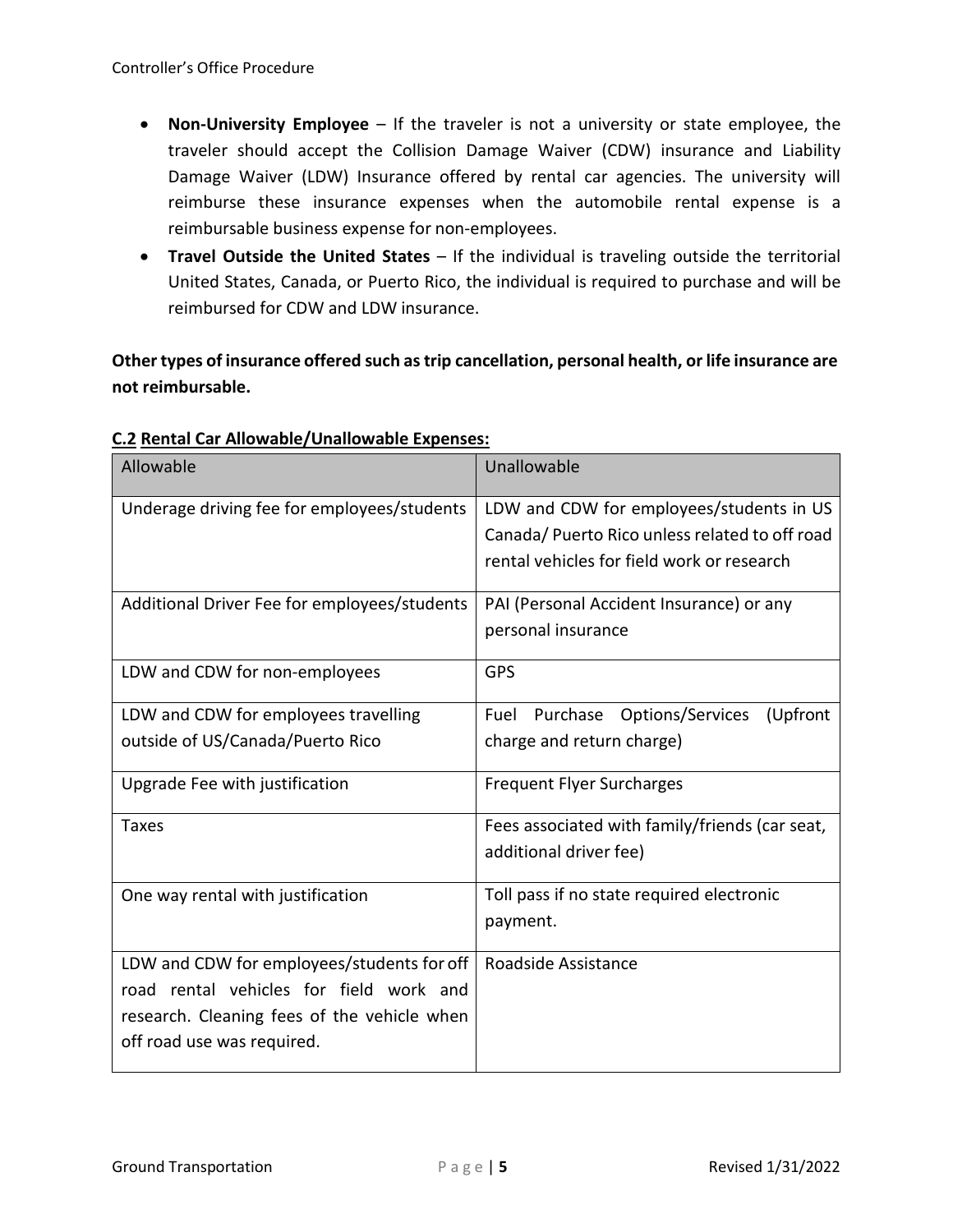| Toll pass for state required electronic |  |  |  |
|-----------------------------------------|--|--|--|
| payment of toll roads and expressways.  |  |  |  |
| Documentation of requirement must be    |  |  |  |
| provided.                               |  |  |  |
|                                         |  |  |  |

### **D. Parking**

Parking expensesfor official business may be claimed for reimbursement. The name of the facility should be listed on the reimbursement request, and receipts attached in order to be reimbursed for any expenses greater than \$75.00.

- $\triangleright$  Parking expenses associated to daily commuting expenses are a personal expense and not reimbursable.
- $\triangleright$  Parking expenses in excess of daily commuting expenses not covered by a campus parking pass for official business may be reimbursed.
- $\triangleright$  Employees who do not have a campus parking pass for their campus basepoint will not be reimbursed for parking expenses at their campus basepoint.

### **E. Tolls**

Toll expenses for official business may be claimed for reimbursement. The name of the toll road should be listed on the reimbursement request, and receipts attached in order to be reimbursed for any expenses greater than \$75.00.

- $\triangleright$  Toll expenses associated to daily commuting expenses are a personal expense and not reimbursable.
- $\triangleright$  Toll expenses in excess of daily commuting expenses for official business may be reimbursed.

### **F. Gasoline**

Gasoline expenses incurred for official business may be reimbursed. A receipt is required for all gasoline purchases.

- $\triangleright$  Mileage and gasoline can't be requested for use of a personal vehicle. We will reimburse for one or the other but not both.
- $\triangleright$  Gasoline for rental cars may be reimbursed with a receipt. The upfront fuel purchase option or refueling option for a rental car is not reimbursable.

### **G. Taxi/Shuttle**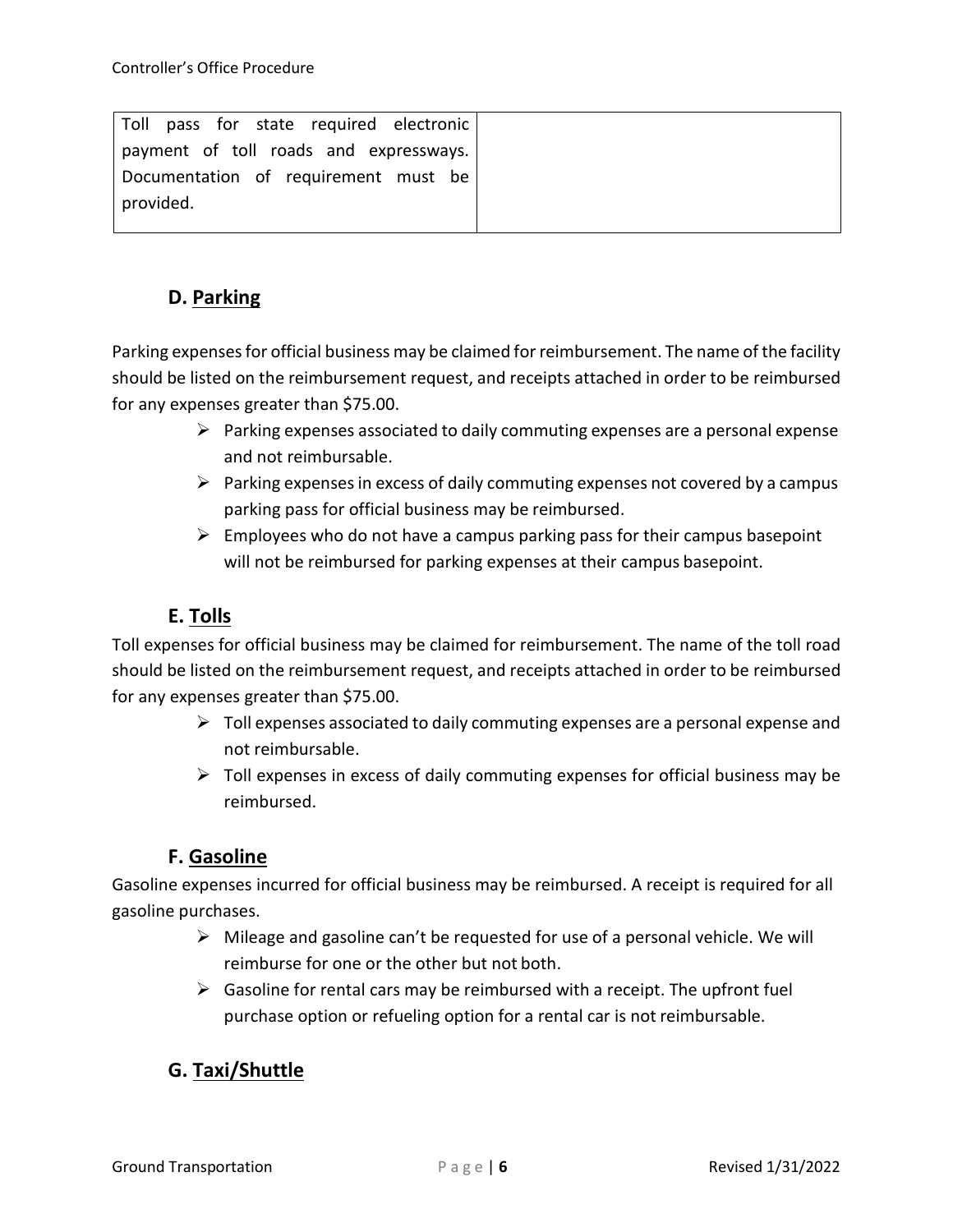Taxi/Shuttle expenses include Taxi, Lyft, Uber, etc. and can be reimbursed for official business. The business purpose and name of provider should be included in the description field in Chrome River (example: taxi from airport to hotel). Tips for taxi/shuttle is restricted to 15% of the base fare and can be reimbursed as a transportation expense. Tips exceeding 15% will not be reimbursable on state funds. Receipts are required if the taxi/shuttle expense is greater than \$75.00.

- $\triangleright$  Taxi/shuttle expenses between lodging and restaurants for personal meals is not reimbursable. The incidental portion of meals and incidental expenses (M&IE) is intended to cover this expense.
- $\triangleright$  Taxi/Shuttle expenses associated to daily commuting expenses are a personal expense and not reimbursable.
- $\triangleright$  Taxi/Shuttle expenses in excess of daily commuting expenses for official business may be reimbursed.

## **H. Train/Rail**

Train/Rail expenses for official business may be claimed for reimbursement. The business purpose and name of provider should be included in the description field in Chrome River. Receipts are required for any expenses greater than \$75.00.

- $\triangleright$  Train/Rail expenses associated to daily commuting expenses are a personal expense and not reimbursable.
- $\triangleright$  Train/Rail expenses in excess of daily commuting expenses for official business may be reimbursed.

#### **I. Bus**

Bus expenses for official business may be claimed for reimbursement. The business purpose and name of provider should be included in the description field in Chrome River. Receipts are required for any expenses greater than \$75.00.

- $\triangleright$  Bus expenses associated to daily commuting expenses are a personal expense and not reimbursable.
- $\triangleright$  Bus expenses in excess of daily commuting expenses for official business may be reimbursed.